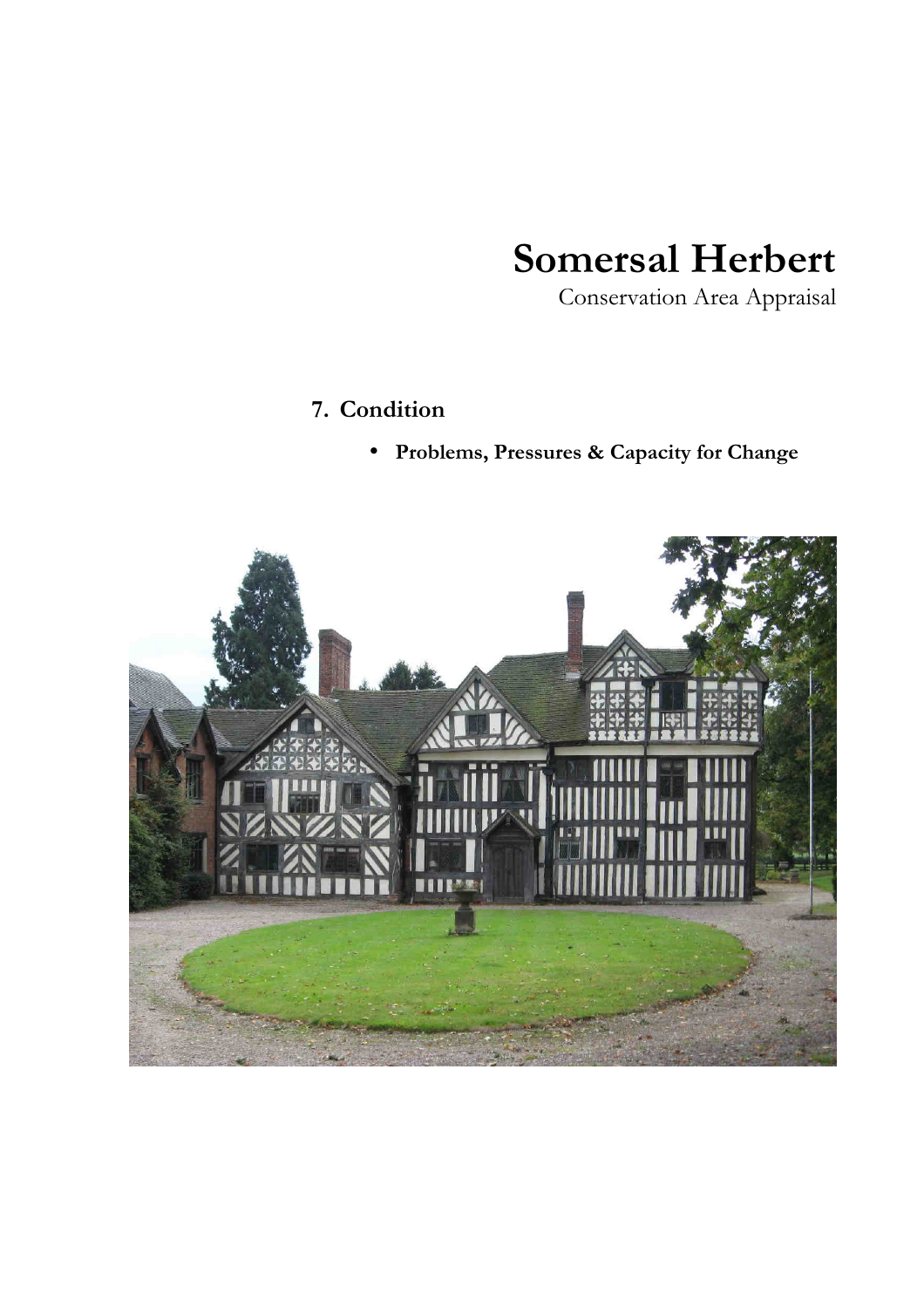## **CONDITION**

## **Problems, Pressures & Capacity for Change.**

The overall condition of built development in the Conservation Area is extremely good. There are no buildings within the Conservation Area that are defined by the District Council as being 'at risk'. Residential properties appear well maintained, as does associated private garden land. Non-residential property such as the Church and village hall appear in good order. Apart from a few poorly maintained outbuildings associated with farming enterprises, the surrounding farms and agricultural land also appears well managed.



*Poorly maintained agricultural outbuildings* 

Partly due to the limited size of the built settlement, coupled with its rural location, there appear to be few negative factors associated with the Conservation Area i.e factors which detract from the special quality of the area. Over the latter decades of the 20<sup>th</sup> century (since the designation of the Conservation Area) there have been a number of modern residential properties constructed. In terms of their respective plot size, scale of property, and building materials they are considered to not be at odds with the overall character of development in the area and have a 'neutral' impact overall.

In 1979, it was stated in the original designation report that there was a need to protect the area and to retain "a completely unspoilt settlement from pressures for development" and that "great care was needed to ensure that the character of the village with its subtle balance of houses and green spaces between was not damaged by unsuitable 'infill' schemes".

It is considered that this remains a desirable consideration in respect of any potential future Conservation Area designation is not intended to restrict all forms of development, but to ensure that where development is in accordance with planning policies and legislation it respects the nature, scale, design and materials found in the area, and is in keeping with the 'special' qualities of its character and appearance, that have been defined via documentation, such as this Character Appraisal.

Development in any part of the District which requires planning permission has to be in conformity with both local and national planning policy guidance. As such, under the policies in the Derbyshire Dales Adopted Local Plan 2005, Somersal Herbert has no defined Settlement Framework boundary. This means that proposals such as the introduction of further residential development in the village, are unlikely to be supported as they would be contrary to policy (*See Section 8*). Similarly there are also planning constraints where existing non-residential properties are proposed for residential conversion. In both cases – new build and conversion works, there have to be exceptional planning reasons why such development should be supported. Therefore pressure for additional residential development in the area, at the current time, is likely to be negligible.

It is more likely that pressures for development will arise from individual householder aspirations to add or improve the property e.g., - extensions, upgrading works, garages etc. Recent planning applications in the area have primarily been for detached garages, extensions and stabling facilities. These types of development would be considered in the context of their impact on the 'special character and appearance' of the Conservation Area. Previous introductions of this nature of development are not considered to have caused harm to the area. As such whilst the District Council can, on reviewing a Conservation Area, consider the introduction of an Article 4 Direction to control various forms of 'permitted development" *(see Section 8 page 36).*  However, it is not considered necessary to recommend such a Direction for properties within the Somersal Herbert Conservation Area.

As previously identified, the majority of the properties in the village are residential and located within a relatively large plot. Therefore many dwellings have adequate driveways, hardstandings and garages for car parking. Parking, which is problematic in many towns and villages throughout the District, does not appear to be a major issue in the village. This is despite the narrowness of the access lanes, which preclude roadside parking and limited areas for parking and manoeuvring.